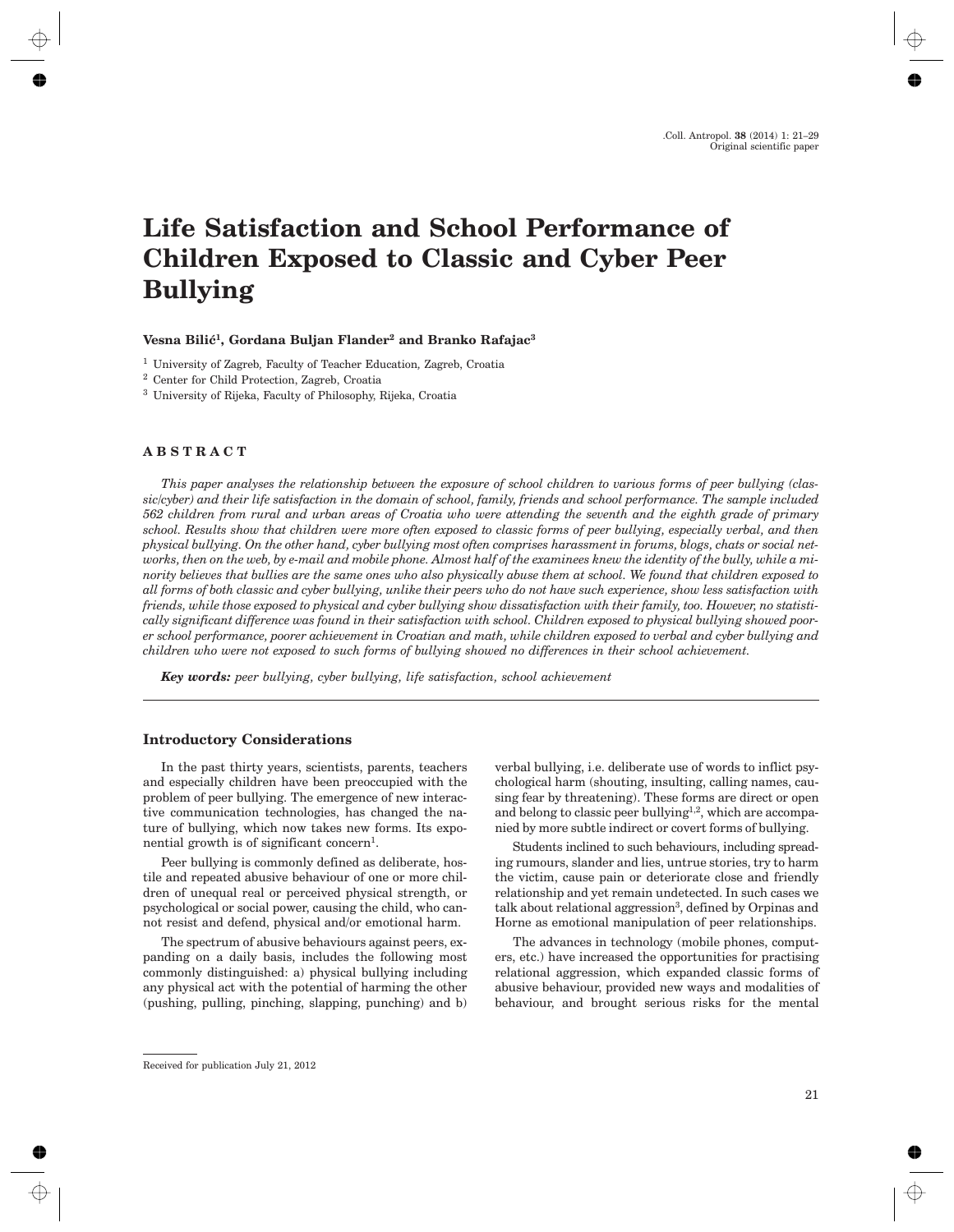health, safety and welfare of children $6$ . Peer bullying, which includes the use of electronic devices for deliberate, hostile and repeated abusive behaviour towards individuals, intended at harming them, inflicting pain or damage, is usually called cyber bullying or online bullying5. This type of bullying is commonly manifested via SMS and MMS messages, e-mails, blogs, forums, networking pages, video messages and social networks (Facebook, MySpace, Twitter). The transformation of bullying from the real to the virtual world resulted in new forms like: online harassment, online threat, intimidation and blackmail, sending video messages, or creating internet pages with embarrassing content<sup>1,5,6</sup>. Apart from these basic forms, exclusion from various online groups and identity theft have recently been mentioned.

# **Differences between Classic and Cyber Bullying**

Classic bullying commonly appeared in the same physical space, usually at school, the bully could be identified and punished and the victim could respond and get protection. However, cyber bullying is indirect, without physical interaction, the victim does not have opportunities to defend and is available at every moment, while chances for the bully to be identified and exposed to social disapproval or punishment for bullying are minimal. Although both types of bullying are a) deliberate, b) repetitive and c) acts which inflict harm, there is a series of elements which make them different<sup>2</sup>. Recapitulation of data from various studies<sup>1,2,5</sup> showing elements of conceptual differences between classic and cyber bullying is presented in Table 1.

Some authors do not perceive these types as separate, attributing the primary difference to the use and nature of modern technologies which has only provided variations in peer bullying<sup>1</sup>. Juvonen and  $Gross<sup>7</sup>$  point out that cyber bullying enabled only the expansion of basic peer bullying, and Li<sup>1</sup> even recommends that cyber bullying should not be studied as separate entity.

While boys more often participate in direct forms of classic bullying, girls are more often both victims and

perpetrators of cyber bullying8. The use of direct physical and verbal abusive behaviours in early childhood, changes with maturation. Consequently, in higher grades of primary school, there is a noticeable trend of using less direct and more covert psychological forms of bullying<sup>9</sup>. Willians and Guerra<sup>10</sup> report that fifth graders have the least experience of being victimised (4.5%), while the highest level of victimisation is in the eighth grade (12.9%), and the rate declines among high school students (9.9%). Tokunaga<sup>5</sup> also concludes that cyber bullying is most manifested in the seventh and the eighth grade of primary school. It is, though, important to mention that children most often experience multiple victimisation. Ybarra, Diner-West and Leaf<sup>11</sup> emphasise that 36% of children, in a nationally representative sample, experienced traditional bullying simultaneously with cyber bullying, while Juvonen and  $Gross<sup>7</sup>$  say that as high a rate as 85% of children and youth exposed to bullying experienced both classic and cyber bullying.

Chan notifies series of abusive behaviours, i.e. that the abusive cycle continues or is transferred from school to virtual environment<sup>12</sup>. Those who are involved in peer bullying at school have more chance to be involved in cyber bullying13. It is certain that the opposite relation is also at work, cyber bullying being transferred to school environment<sup>14</sup>. Several studies suggest that a large number of children and youth (20–40%) are exposed to unfair and abusive behaviours of their school mates, the number constantly increasing due to the opportunities provided by new technologies<sup>5</sup>. Dramatic increase of cyber bullying is being theoretically explained by online disinhibition<sup>15</sup>, the most significant factor of the disinhibition effect considered to be the very anonymity which contributes to children's disclosing personal things, secrets or doing something they would never do or say in real life. Since they do not see the victim, online bullies do not have the feedback about the victims' emotional response and thus feel less guilt. Such form of communication creates a feeling of power and safety of unlikely identification, which is why the bully assumes that s/he will not be exposed to social disapproval, punishment or revenge<sup>15</sup>.

|                                                                  | Classic bullying                                                               | Cyber bullying                           |
|------------------------------------------------------------------|--------------------------------------------------------------------------------|------------------------------------------|
| Place where it happens                                           | most commonly school                                                           | unknown location, can happen anywhere    |
| Time when it happens                                             | school time, commonly the daytime                                              | » non-stop« bullying                     |
| Victim's availability                                            | while at school                                                                | at any time                              |
| Effects                                                          | slow and limited                                                               | fast and wide-spread                     |
| Opportunities to defend or protect the victim                    | considerable                                                                   | minimal                                  |
| Bully's identity                                                 | known, likely to be identified                                                 | unknown unlikely to be identified        |
| Availability of malicious information                            | known to a narrow circle of people<br>during a relatively short period of time | known to a wide audience for a long time |
| Chances that the bully faces punishment<br>or social disapproval | considerable                                                                   | minimal                                  |

**TABLE 1** DIFFERENCES BETWEEN CLASSIC AND CYBER BULLYING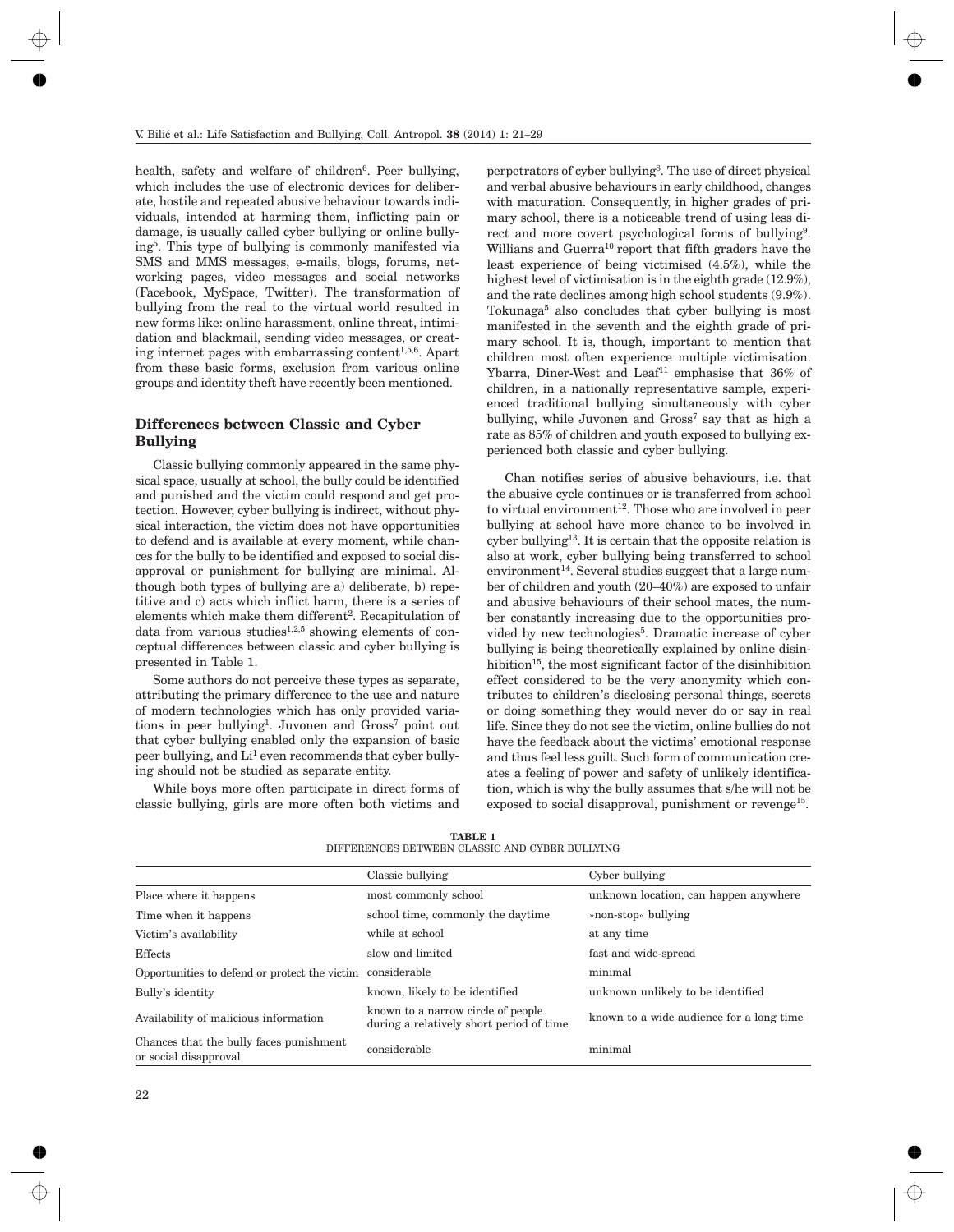Classic peer bullying has attracted considerable scientific attention. However, since cyber bullying is a relatively new phenomenon, little is known about its short and long term consequences. Cyber bullying growing into a global problem affecting a large number of children, makes it necessary to research and compare its effects with those of verbal and physical bullying.

Beran and  $Li^{16}$  warn that embarrassment and stress experienced by children may have impact on their concentration and learning and impede on their memorising and joy in learning, all of these likely to affect school performance. Results of some studies confirm that children exposed to peer bullying have lower school achievements11,17. Besides the confirmed consequences on school achievement and health (anxiety, depression), recent studies have been warning that exposure to bullying, especially to cyber bullying, has negative impact on psychosocial welfare of children and youth $6,13,18$ , and especially on life satisfaction<sup>19</sup>.

Life satisfaction is usually defined as a subjective evaluation of one's quality of life in its totality or in certain domains $20$ , and is achieved by having basic requirements, i.e. most important goals, needs and desires $21$  satisfied. If the most important needs are not met or if goals are not reached, it results in the feeling of unhappiness. General life satisfaction is determined by summing up domain-specific satisfactions in various domains of life, e.g. family, school, friends (bottom-up model) which in return influences the evaluation of satisfaction in specific domains $21$ .

Life satisfaction, as an important component of subjective welfare is at the same time an indicator of social and emotional functioning of children and adolescents $20,22$ . Thus the experience of being victimised at school may diminish general life satisfaction of the child and hinder him/her reaching certain school or life goals<sup>19</sup>.

The fact that there is a relatively small number of studies into the issue of being bullied and psychosocial welfare, inspired us to analyse the relationship between the exposure to various types of peer bullying (classic/cyber) and life satisfaction in the domains – school, family, friends and school achievement.

#### **Methodology**

## *Aims*

Aim of this study is to examine the relationship between the exposure to various forms of classic and cyber bullying and a) adolescents' satisfaction with the family, school and friends and b) school achievement.

#### *Problems*

In accordance with the aim, we defined the following problems to research:

1. Determine the exposure of examinees to various forms of classic and cyber bullying.

2. Analyse the relationship between the classic and cyber bullying and adolescents' satisfaction with friends, family and school, as well as their school achievement.

#### *Sample*

Sample consisted of 562 children, or 293 girls (52.1%) and 261 boys (46.4%) while 8 examinees did not mark their gender in the questionnaire. Average age of the examinees was 13 years and 8 months, (STD=0.71). Children attending the seventh grade made  $47.9\%$  (N= 269), and those attending the eighth grade made 52.1% (293) of the sample from rural and urban areas in the Republic of Croatia.

#### *Instruments*

Three instruments were used to collect the data:

1. Questionnaire of general biographical variables including age, gender, grade and general school achievement and achievement in Croatian and math in the current school year.

2. Questionnaire on the exposure to classic and cyber forms of bullying, adapted from similar questionnaires23–25 for the needs of this study. The subscale of physical bullying consisted of six questions (e.g.: I hit another child), while the subscale of verbal bullying consisted of two questions (e.g.: How often were bad things about you said?). Subscale of cyber bullying consisted of a series of questions inquiring into the exposure to cyber bullying via text messages, embarrassing materials on the web and experienced embarrassment on forums, blogs or social networks. Children estimated how often some form of bullying happened to them during the school year (never, only once, two or three times, once a week, more than once a week), and in cases of cyber bullying, who the bully was, if s/he was from their school and if s/he behaved abusive at school.

3. Multidimensional Students' Life Satisfaction Scale – MSLSS by Huebner26 designed for subjects aged 8 to 18 was administered to evaluate life satisfaction. On a five level scale (almost always to never), children evaluated their satisfaction in three domains: family, school, friends. The original scale has five subscales, but in this study we used three subscales, which examine satisfaction with the family (7 items), with school (8 items) and with friends (9 items). High internal consistency of this scale, noticed in other studies (20), was confirmed, and Cronbach  $\alpha$  coefficient of internal consistency was for subscales: a) satisfaction with the family  $\alpha$  = 0.88; b) satisfaction with friends,  $\alpha$ =0.85; c) satisfaction with school,  $\alpha$ =0.80.

#### *Procedures*

Research was conducted with the consent of parents, principals and school ethical committees. Children participated anonymously on voluntary basis. Aim and purpose of the study together with the glossary of used words and expressions were circulated as general instructions. Administration of the questionnaire was in groups (classes) and was not time-limited.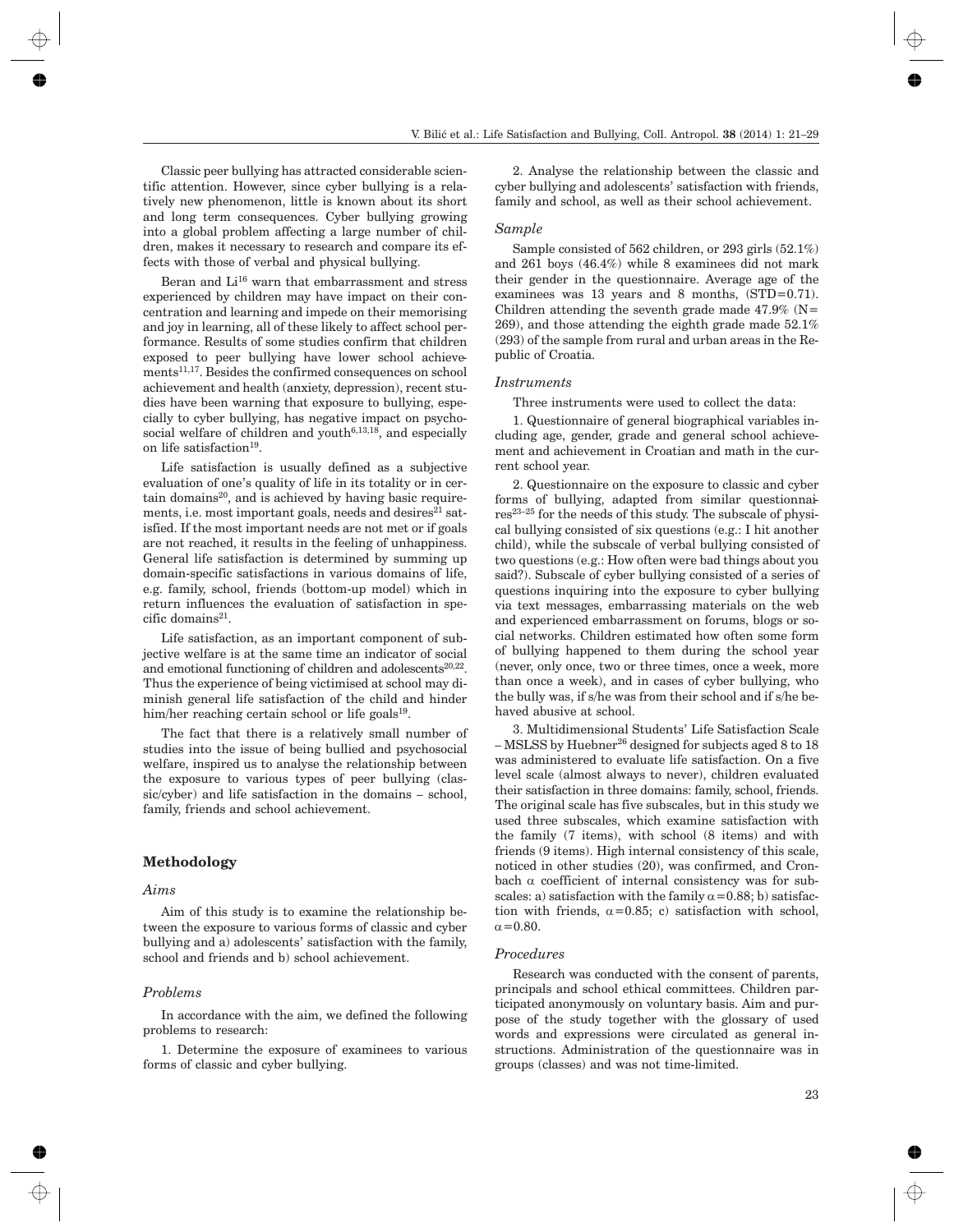#### **Results**

## *Exposure to classic and cyber bullying*

Table 2 shows the frequency of answers to the question: »How often has it happened to you during this school year?« i.e. the results of exposure to classic and cyber bullying among the participants of the research.

Results show that children were most frequently exposed to verbal bullying, as many as 80.3% of children experienced some form of verbal bullying from their peers during the school year, and 14.8% of them experienced it more than once a week. Physical bullying was experienced during that school year by 45.4% of participants, with 5.7% of participants who experienced it more than once a week.

Among various forms of cyber bullying, children were most often exposed to embarrassment on the forum, blog, or social network (38.4%), then to embarrassing content or photos on the web (32.4%) and harassed by messages sent by e-mail and mobile phone (29.9%).

Answers to the question if children knew the identity of the bully, if the bully attended the same school and whether s/he was abusive towards them at school, too, provided the following results (Table 3).

As Table 3 shows, almost half of the participants (46.6–57.0%) knew who the cyber bully was, a little less than a half (32.6–47.7%) said that the bully attended the same school, and a smaller portion of participants said that the bully was abusive at school, too.

## *Results of correlation analysis*

Before conducting main analyses, we calculated intercorrelations between various forms of peer bullying and students' life satisfaction in three aspects of their lives as well as their school achievement.

Moderate correlations between three forms of cyber bullying: a) bullying with text messages and exposure to embarrassment on the web (r=445), embarrassment on forums and network pages  $(r=433)$ , exposure to embarrassing content on the web and on forums, blogs and social networks  $(r=447)$  ( $p<0.01$ ), allows for pooling of research results. Crombah alpha of pooled index is 0.70.

Having conducted the correlation analysis between various forms of classic (verbal and physical) and cyber bullying, we found moderate correlation between these forms of bullying, although it is a bit higher between physical and verbal bullying (r=407) and verbal and total cyber bullying (r=381), and lowest between physical and total cyber bullying  $(r=291)$   $(p<0.01)$ . The results of analyses also show that correlations between satisfactions (family and school  $r=0.28$ ; family and friends  $r=$ 0.29; friends and school  $r=0.18$ ) are significant ( $p<0.01$ ), but low.

Even the various aspects of school achievement show moderate correlation between each other (general school achievement and math  $r=0.79$ ; general school achievement and Croatian  $r=0.76$ ; math and Croatian  $r=0.74$ ; (p<0.01) which is within the scope of expectations.

## *Exposure to classic and cyber bullying: effects on satisfaction with friends, family and school*

To research into how classic and cyber bullying affect life satisfaction of children and their school achievement, for each form of bullying, the participants were divided into two categories: those who had been exposed to bullying once or more times and those who had never been exposed to bullying. So formed groups were compared by a series of criterion variables.

As Table 4 explicitly shows, children exposed to physical bullying showed lower satisfaction with their family

| TABLE 2                                |  |  |  |
|----------------------------------------|--|--|--|
| EXPOSURE TO CLASSIC AND CYBER BULLYING |  |  |  |

| Form of bullying                                                            | Never | Only<br>once | Two or<br>three times | Once<br>a week | More than<br>once a week |
|-----------------------------------------------------------------------------|-------|--------------|-----------------------|----------------|--------------------------|
| Exposure to physical bullying                                               | 54.6% | 19.6%        | 14.6%                 | 5.%            | $5.7\%$                  |
| Exposure to verbal bullying at school                                       | 19.7% | 19.3%        | 35.6%                 | 10.6%          | $14.8\%$                 |
| Cyber bullying: text messages by e-mail or mobile phone                     | 70.1% | $15.1\%$     | 8.9%                  | 3.3%           | 2.6%                     |
| Cyber bullying: embarrassing content or photos on the web                   | 67.6% | 19.2%        | 9.7%                  | 1.5%           | 2.0%                     |
| Cyber bullying: embarrassment on forums, blogs, chats or<br>social networks | 61.6% | 21.7%        | 1.5%                  | 3.5%           | $1.4\%$                  |

#### **TABLE 3** KNOWING THE CYBER BULLY

| Forms of cyber bullying                               | Knowing<br>the bully | Bully attends<br>the same school | Bully is abusive<br>at school, too |
|-------------------------------------------------------|----------------------|----------------------------------|------------------------------------|
| Abusive text messages via the e-mail and mobile phone | $46.6\%$             | 32.6%                            | $13.4\%$                           |
| Embarrassing content or photos on the web             | 57.0%                | 47.7%                            | $11.8\%$                           |
| Embarrassment on the forum, blog, network             | 55.6%                | 44.0%                            | $10.2\%$                           |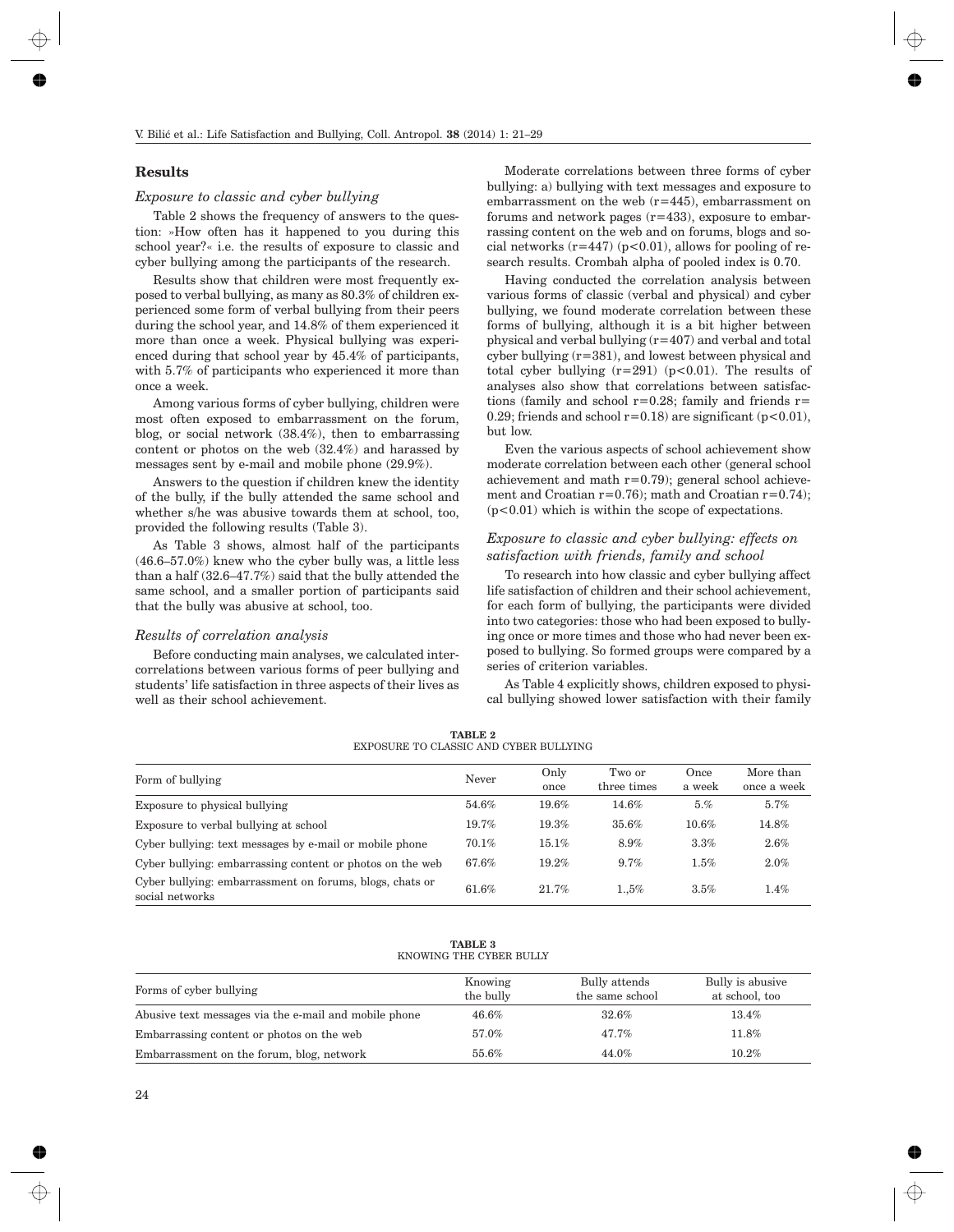|                                   |                              | Not exposed<br>XM (STD) | Exposed to bullying<br>XM (STD) | t    | p       |
|-----------------------------------|------------------------------|-------------------------|---------------------------------|------|---------|
| Exposure                          | Satisfaction with the family | 4.18(0.81)              | 4.04(0.81)                      | 2.18 | 0.03    |
| to physical                       | Satisfaction with friends    | 4.23(0.53)              | 3.96(0.66)                      | 5.31 | < 0.001 |
| bullying                          | Satisfaction with school     | 2.98(0.74)              | 2.87(0.74)                      | 1.55 | 0.12    |
| Exposure<br>to verbal<br>bullying | Satisfaction with the family | 4.23(0.86)              | 4.09(0.80)                      | 1.53 | 0.13    |
|                                   | Satisfaction with friends    | 4.30(0.53)              | 4.06(0.62)                      | 4.12 | < 0.001 |
|                                   | Satisfaction with school     | 3.05(0.83)              | 2.92(0.72)                      | 1.42 | 0.16    |
| Exposure<br>to cyber<br>bullying  | Satisfaction with the family | 4.24(0.80)              | 4.04(0.81)                      | 2.82 | 0.005   |
|                                   | Satisfaction with friends    | 4.20(0.56)              | 4.03(0.64)                      | 5.31 | 0.003   |
|                                   | Satisfaction with school     | 3.01(0.74)              | 2.88(0.72)                      | 1.55 | 0.09    |

**TABLE 4** EXPOSURE TO VARIOUS FORMS OF BULLYING AND LIFE SATISFACTION

and lower satisfaction with friends than children not exposed to bullying. No significant difference between the two groups of participants was found in satisfaction with school.

Children exposed to verbal bullying showed lower satisfaction with friends than children not exposed to bullying. No significant difference between the two groups of participants was found in satisfaction with the family and satisfaction with school.

However, it should be noted that in both groups satisfaction with school was lower than satisfaction with the family and with friends. That pattern was repeated throughout.

Students exposed to cyber bullying reported lower satisfaction with the family and with friends than children not exposed to bullying. No significant difference between the two groups of participants was found in satisfaction with school, and in both groups satisfaction with school was lower than satisfaction with the family and with friends.

# *Exposure to classic and cyber bullying and school achievement*

Children exposed to physical bullying had poorer school achievement, achievement in Croatian and in math. No significant difference between the children exposed to verbal bullying and those not having such experience was found in school achievement, achievement in Croatian and in math. Neither did children exposed to cyber bullying show differences in school achievement, achievement in Croatian and in math compared to those not exposed to cyber bullying.

# *Comparison of effects caused by various forms of bullying*

Three discriminant function analyses were conducted on the same variables to compare the effects caused by cyber bullying on satisfaction with various aspects of life and school achievement with effects caused by physical and verbal bullying in school. Children who were exposed to bullying were, in each of the analyses, compared with children not exposed to bullying in variables of satisfaction and school achievement.

## *Physical bullying*

Linear discriminant analysis resulted in significant discriminant function (characteristic root=0.09; Wilk's lambda=0.92,  $r_c$ =0.29; df=6;  $\gamma$ <sup>2</sup>=34.30; p<0.001).

Positive pole of the discriminant function which best discriminates between the two groups of participants is primarily marked by high results on the scale of satisfaction with friends, satisfaction with the family and school achievement. Group centroids in discriminant function analysis which show the result of participants not exposed to physical bullying at 0.27 and those exposed to physical bullying at –0.33 are in compliance with these data (and with the univariate analyses).

On the basis of satisfaction with these aspects of life and school achievement, 62.7% of participants could be classified in the related group regarding exposure to physical bullying which was an improvement of 12.7% in relation to case distribution.

## *Verbal bullying*

Linear discriminant analysis resulted in significant discriminant function (characteristic root=0.05, Wilk's lambda=0.96, r<sub>c</sub>=0.21; df=6;  $\gamma^2$ =18.02; p=0.006).

Higher results on the discriminant function which best discriminates between the two groups of participants was primarily marked by high results on the scale of satisfaction with friends. It is in compliance with the results of the univariate variance analysis and manifests in group centroids in the discriminant function which showed the result of participants not exposed to verbal bullying at 0.45 and those exposed to verbal bullying at –0.13.

On the basis of discriminant variables, 62.0% of participants could be classified in the related group regarding the exposure to verbal bullying which was an improvement of 12.0% in relation to case distribution.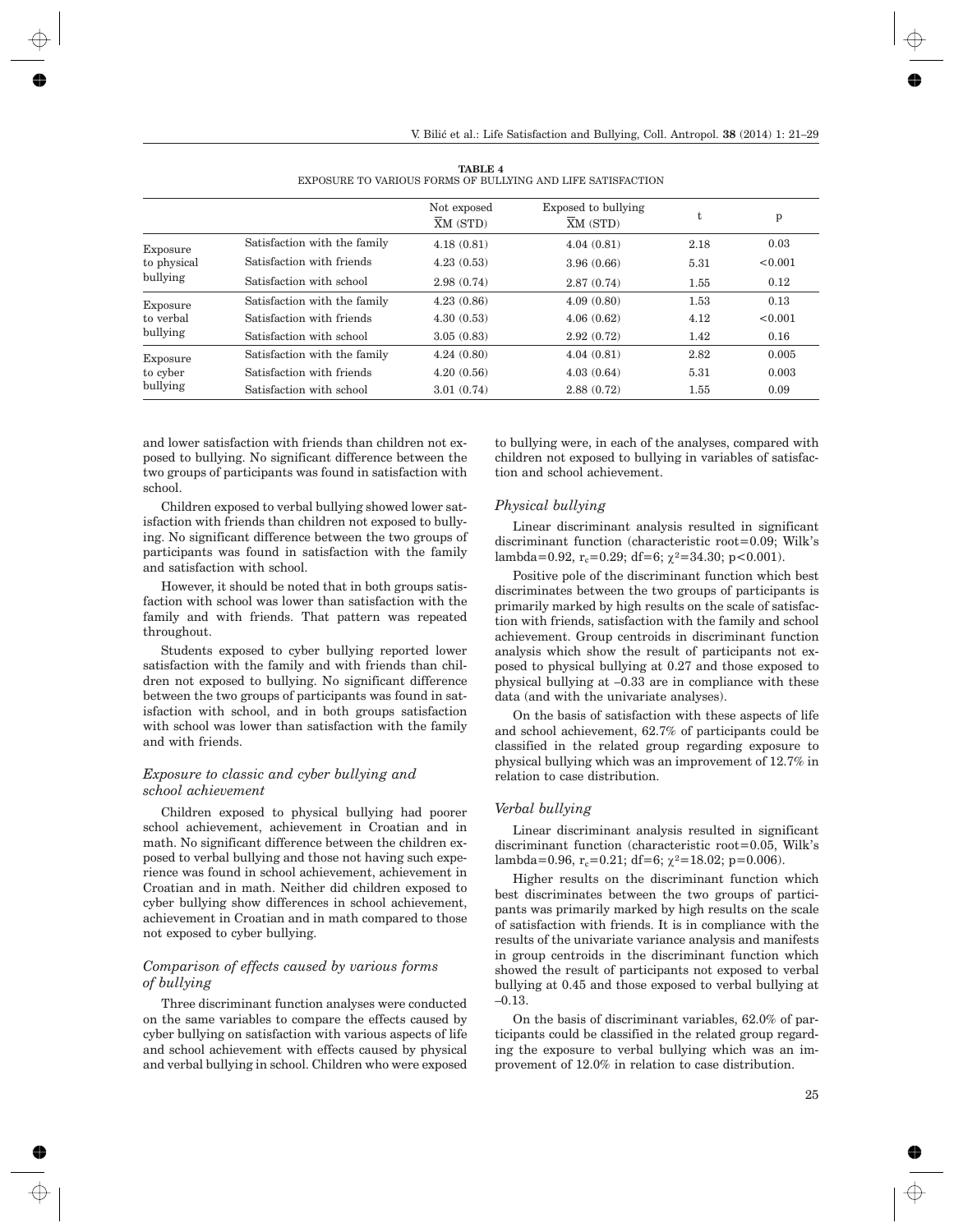| EXPOSURE TO VARIOUS FORMS OF BULLYING AND SCHOOL ACHIEVEMENT |                         |                       |                               |      |       |
|--------------------------------------------------------------|-------------------------|-----------------------|-------------------------------|------|-------|
|                                                              |                         | Not exposed<br>M(STD) | Exposed to bullying<br>M(STD) | t.   | p     |
| EXPOSURE                                                     | School achievement      | 4.19(0.76)            | 3.98(0.84)                    | 3.14 | 0.002 |
| TO PHYSICAL                                                  | Achievement in Croatian | 3.84(1.01)            | 3.62(1.06)                    | 2.41 | 0.017 |
| BULLYING                                                     | Achievement in math     | 3.43(1.15)            | 3.11(1.11)                    | 3.26 | 0.001 |
| <b>EXPOSURE</b>                                              | School achievement      | 4.06(0.89)            | 4.10(0.79)                    | 0.41 | 0.68  |
| TO VERBAL                                                    | Achievement in Croatian | 3.70(1.01)            | 3.74(1.05)                    | 0.35 | 0.73  |
| BULLYING                                                     | Achievement in math     | 3.37(1.14)            | 3.25(1.14)                    | 0.96 | 0.34  |
| EXPOSURE                                                     | School achievement      | 4.08(0.81)            | 4.13(0.80)                    | 0.69 | 0.49  |
| TO CYBER                                                     | Achievement in Croatian | 3.79(1.00)            | 3.72(1.08)                    | 0.85 | 0.40  |
| BULLYING                                                     | Achievement in math     | 3.32(1.18)            | 3.26(1.11)                    | 0.57 | 0.57  |

**TABLE 5**

**TABLE 6** DISCRIMINANT STRUCTURE – CORRELATIONS BETWEEN DISCRIMINANT VARIABLES AND DISCRIMINANT FUNCTION

|                              | Correlation with<br>discriminant function |
|------------------------------|-------------------------------------------|
| Satisfaction with friends    | 0.776                                     |
| Satisfaction with the family | 0.582                                     |
| School achievement           | 0.461                                     |
| Achievement in math          | 0.419                                     |
| Satisfaction with school     | 0.275                                     |
| Achievement in Croatian      | 0.254                                     |

**TABLE 7** DISCRIMINANT STRUCTURE – CORRELATIONS BETWEEN DISCRIMINANT VARIABLES AND DISCRIMINANT FUNCTION

|                              | Correlation with<br>discriminant function |
|------------------------------|-------------------------------------------|
| Satisfaction with friends    | 0.741                                     |
| Satisfaction with the family | 0.385                                     |
| School achievement           | 0.378                                     |
| Achievement in math          | 0.311                                     |
| Satisfaction with school     | $-0.039$                                  |
| Achievement in Croatian      | 0.009                                     |

# *Cyber bullying*

Linear discriminant analysis resulted in significant discriminant function (characteristic root=0.04, Wilk's lambda=0.97, r<sub>c</sub>=0.19; df=6;  $\chi^2$ =13.69; p=0.033).

Higher results on the discriminant function which best discriminates between the two groups of participants was primarily marked by high results on the scale of satisfaction with friends, but also on the scale of satisfaction with the family. It is in compliance with the results of the univariate variance analysis and manifests in group centroids which showed the result of participants

| <b>TABLE 8</b>                                   |
|--------------------------------------------------|
| DISCRIMINANT STRUCTURE – CORRELATIONS BETWEEN    |
| DISCRIMINANT VARIABLES AND DISCRIMINANT FUNCTION |

|                              | Correlation with<br>discriminant function |
|------------------------------|-------------------------------------------|
| Satisfaction with friends    | 0.739                                     |
| Satisfaction with the family | 0.716                                     |
| School achievement           | 0.435                                     |
| Achievement in math          | 0.234                                     |
| Satisfaction with school     | 0.144                                     |
| Achievement in Croatian      | $-0.013$                                  |

exposed to cyber bullying at 0.20 and those not exposed to this form of bullying at –0.18.

On the basis of discriminant variables, 58.8% of participants could be classified in the related group regarding the exposure to cyber bullying which was an improvement of 8.8% in relation to case distribution.

In conclusion, we may say that discriminant variables in both groups discriminate the participants relatively poor. Still, there is a trend of variables to better discriminate between those exposed to physical bullying and those not exposed to physical bullying, than they discriminate between the participants exposed and those not exposed to cyber bullying (the group of participants exposed to verbal bullying is somewhere in between). Specifically, the effect of these forms of bullying on discriminant variables is relatively poor. However, there is a trend showing that the effect of physical bullying is stronger than the effect of cyber bullying, with the verbal bullying somewhere in between.

## **Discussion**

#### *Prevalence of various forms of abuse*

Results of the research confirm that classic peer bullying is frequent. Almost half of the examinees have experienced some form of bullying during the current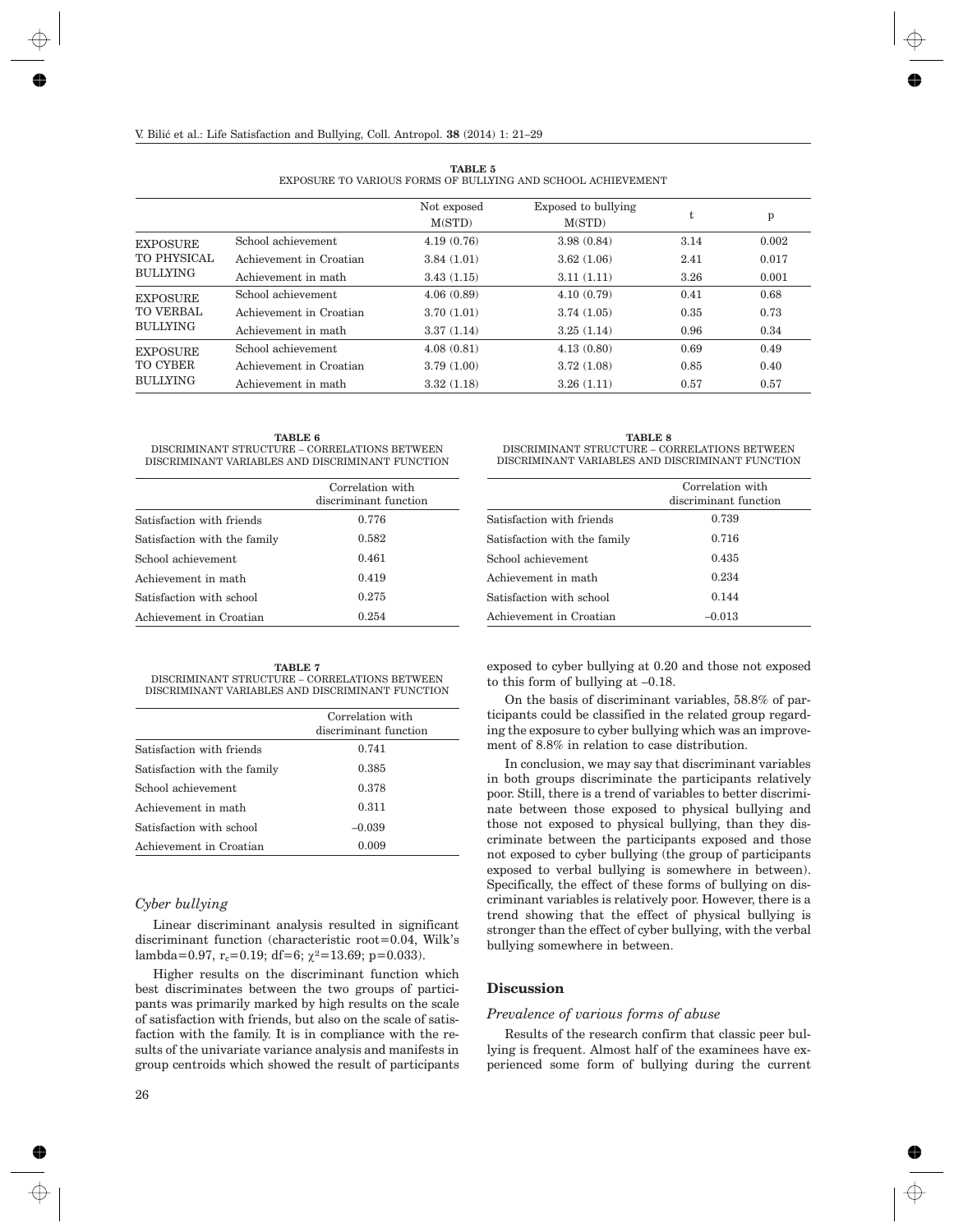school year, and 11.1% of them several times a week. The result of 80.3%, of children experiencing some form of verbal bullying from peers, many of them several times a week, calls for special attention. Dominance of verbal bullying among peers can be explained with it becoming, in a way, socially acceptable form of behaviour. Little is known and there is little debate about its harmful effects, so it is exactly this form, which may be the initial impulse for the onset of bullying, that needs special attention in preventive actions.

For a comparison, Stockdale et al.<sup>27</sup> indicate that 66% of children attending primary schools in the USA were experiencing some form of physical bullying and 76% were exposed to verbal peer bullying during the current school year.

With regard to cyber bullying, children are most likely to experience embarrassment on forums, blogs, chats or social networks, which may be due to the popularity and more frequent use of these media. More than one third of the children report about the exposure to embarrassing content or photos on the web, and little less than one third have experienced harassment through text messages received via the e-mail or mobile phone. Similar results have been reported by Tokunag<sup>5</sup> pointing out that 20–40% of children and youth were exposed to violent acts by their peers via electronic devices, while others8,10,14 estimate that the prevalence is 10–35%, and Juvonen and Gross<sup>7</sup> warn about significantly higher rates.

Results relating to weekly exposure to cyber bullying are compliant with results indicated by Patchini and Hinduja2 that at least 5% of children have been victimised by their peers daily and they assume that the percentage is significantly higher. In cases of cyber bullying it is difficult to obtain precise data due to the phenomenon of multiplication. The exposure of the child to one form of bullying by one peer, e.g. insulting, being endorsed by others' voting, comments and similar in the virtual world, reiterates and multiplies bullying, and the frequency is difficult to assess. Exactly the phenomenon of multiplication is one more element that makes the difference between cyber and classic bullying. Despite the fact that it is difficult to assess it and use the wide range of conceptualisations and research instruments, which impedes on the comparison of results, data about the exposure to classic and cyber bullying during the school year, and especially data about the weekly frequency, are disturbing. Lower participation of cyber bullying in comparison to physical and verbal, can be explained by these: a) students' perception that it is less real and thus less significant; b) some treat it as a joke<sup>28</sup>; c) some do not perceive it as abuse.

One of possible explanations of such results lies in the fact that the research was conducted among the seventh and the eight graders who are considered to be most prone to such behaviour<sup>5</sup>. The developmental period in which these children are may be a factor which contributes to the expansion of this problem. More specifically, pronounced need of adolescents for recognition, to win a social status and power and dominate over others, which may make them very popular, and the tendency of others to join them due to their need to be accepted, or to not be rejected, may contribute to the diffusion of abusive behaviour. Permanent availability and anonymity providing a sense of safety and a belief that the chance of disapproval or punishment is minimal, contributes to the addition of cyber bullying to the classic forms of peer bullying. Although communication technology can serve children victims as self-protective and a way to neutralise negative emotions<sup>16</sup>, it is more than rarely used as a means of revenge to perpetrators. Thus children who are physically weaker or psychologically less powerful can become abusive through the electronic media. Exactly the sweeping of this disbalance in power, which is a criterion in defining peer bullying, is one of the characteristics of cyber bullying.

Obtained results also suggest that bullies use electronic devices to continue with their activities commenced in real environment and support the thesis about cycles of violence transferred from school to the virtual environment and vice versa<sup>12,14</sup> and that students involved in classic forms of abuse often participate in cyber bullying13. Special attention has to be paid to the possibility that the cycle of abuse, dissatisfaction and repeated abuse can be perpetuated. Compliant with other studies $8,28$ , obtained results show that cyber bullying often happens within peer groups without adults' access since almost half of the children knew who sent them abusive test messages via the e-mail or mobile phone, who published embarrassing content or photos on the web or who behaved abusively on the forum, chat or social network, and 33–44% of them report that these were their school mates. Other recent studies<sup>8</sup> also emphasise that victims (40–50%) knew the identity of the bully. It is very likely that individuals within same groups have a tendency to encourage each other and participate in similar levels of abusive behaviours<sup>29</sup>, and sometimes brag about it in order to add to their popularity and importance. Bullying in such groups seems fully acceptable, and it is known that peer norms and attitudes may have a strong influence on abusive behaviours $^{17}$ .

## *Exposure to bullying and students' satisfaction with friends, family and school*

Univariate variance analysis found that children exposed to classic and cyber bullying, compared to their peers who do not have such experience, showed less satisfaction with friends, while children exposed to physical and cyber bullying reported dissatisfaction with their family, too. No significant difference was found between the groups in satisfaction with school, but it is necessary to note that satisfaction with school is much lower than satisfaction with family and friends. Obtained result was expected and is compliant with results from similar studies which confirm that children who had negative school experience had a lower perceived feeling of quality of life<sup>19</sup>.

Since in adolescence the relationship with peers is overly important, it is logical to expect that abuse, as the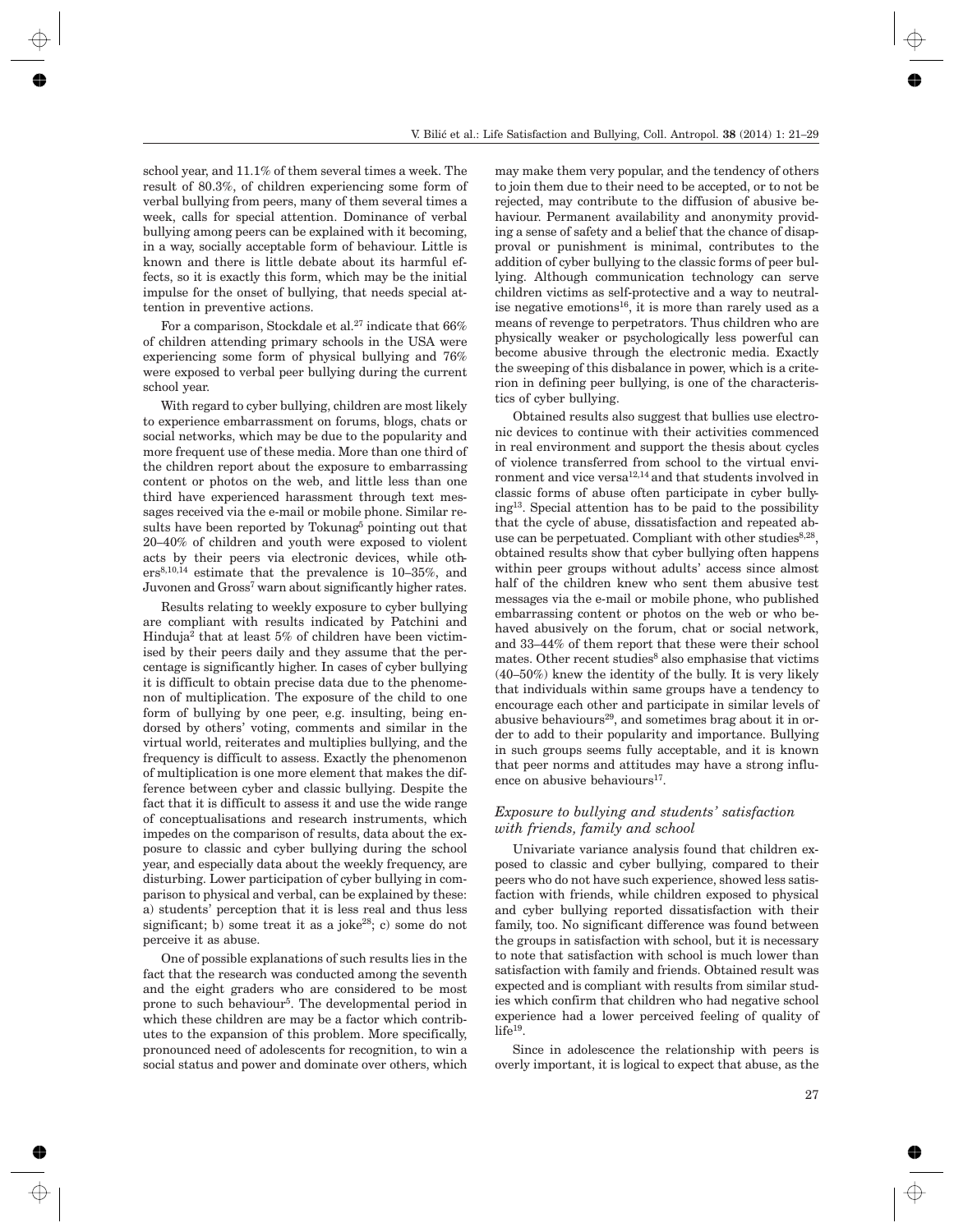strongest form of expressing hostility regardless of whether it is classic or cyber bullying, will affect life satisfaction in general, with special expression in the domain of friendship. Considering that friendship is characterised by intimacy, loyalty, mutual attraction and confiding, the experienced abuse inevitably results in distrust and insecurity, vulnerability19 and dissatisfaction. All these lead to new difficulties in bonding and maintaining good relationships with peers and creating friendships $6,19$ . Inasmuch as children learn about themselves and others in the world in which they live through relationships with their peers, positive experience in this domain will significantly affect their functioning in social relationships and welfare during their lifetime. On the other hand, negative experience contributes to poorer social and emotional welfare<sup>24</sup>.

Family is the important factor of the inclusion of children and their exposure to peer bullying. Family models from which children learn how to express and regulate emotions, resolve conflicts, communicate, have special effect on their behaviour towards their peers. Abusive and provocative behaviour towards others, if learned within the family, more than rarely puts them into position where they become victims of physical abuse or experience their peers' revenge via the electronic media. Abusive children more frequently specify that they have authoritative parents, inclined to conflict, uninterested in their child's life and activities, are lacking supervision, which is associated with children's participation in peer bullying<sup>29</sup>. Hence, compliant with research<sup>20</sup>, it is justified to conclude that low life satisfaction is more frequently found among adolescents who have conflicts and disagreements with their parents and where there are high levels of family stress. It is possible that dissatisfaction of the family affects dissatisfaction with peers which in return backlashes and projects into dissatisfaction with the family. On the other hand, the relationship parent – child, quality, open family communication and cohesion are emphasised as the most important predictor in all studies about the correlates and predictors of adolescents' life satisfaction<sup>30</sup>.

Results of this research do not show differences in satisfaction with school between children exposed to all forms of bullying and those who do not have such experience. However, both groups are least satisfied exactly with school. Other studies confirm that adolescents are dissatisfied with school<sup>3</sup>, and satisfaction with school is lowest of all domains<sup>20</sup>. It is obvious that all students are dissatisfied with school regardless of whether they have been exposed to peer bullying or not. Reasons for this dissatisfaction are probably deeper and further studies should research into them. School should function as a protective factor against peer bullying. When schools do nothing, or are inefficient in what they do, students naturally feel that their environment is not safe, feel unprotected, maybe frustrated. For some, it may be an opportunity to behave unfairly because there are no sanctions whatsoever, and for others, to fear and withdraw.

#### *School achievement and exposure to bullying*

Feeling of exposure induced by the fear of physical abuse, stressful and painful experience affect the ability to concentrate, memorise and  $learn<sup>32</sup>$  and can, logically, have impact on the school achievement of children exposed to peer bullying. Besides the aforementioned, various negative feelings like sadness and fear of victimisation, lower self-confidence, as well as lower level of attachment to their school can affect school achievement, as confirmed in victims of peer bullying<sup>29</sup>.

Results of this research suggest that exposure to physical abuse only is associated with school achievement. Research conducted by  $Bern<sup>17</sup>$  also found significant but weak correlation between victimisation and school achievement, while Woods and Wolke<sup>33</sup> could not prove the existence of that correlation. It can be concluded that abuse is only one of the factors contributing to poor school achievement and that the relationship between bullying and school achievement is very complex. So, for example,  $Bern<sup>17</sup>$  implicates that those students who had fewer friends and little opportunity for positive interactions with people were at higher risk for poor school achievement, and students who had poor parental and school support were low performers.

We can conclude that bullying does not originate from one source, but results from an interaction between more factors – personal, family, friends, school, as suggested by the ecological model. However, experienced abuse can probably leave marks in all mentioned domains of students' life.

## **Conclusion**

High exposure of children to various forms of peer bullying in the course of a school year, and especially high rate of weekly exposure necessarily call for serious concern.

Obtained results suggest that cyber bullying often happens in closest social groups (class, school), and children involved in classic forms of bullying often participate in cyber bullying, too, i.e. they continue with their activities from the real into the virtual world, while their victims experience multiple victimisation. We can join the conclusions of those authors<sup>1,5</sup> who claim that, regardless of its form, bullying is basically the same, only the modern technology created opportunities for it to be more cruel<sup>10</sup> or more malignant and more harmful regarding its consequences, than classic bullying2.

It is certain that a whole series of factors contribute to the described situation. The most prominent of these factors are: a) relationship with parents who are not sufficiently familiar with children's activities in the virtual world and b) absence of quality programmes for the prevention of bullying; c) school staff's, parents' and the society's inadequate response to bullying.

Exposure to peer bullying regardless of whether in classic or cyber forms, and especially their cumulative effect, can be associated with negative mental health, so